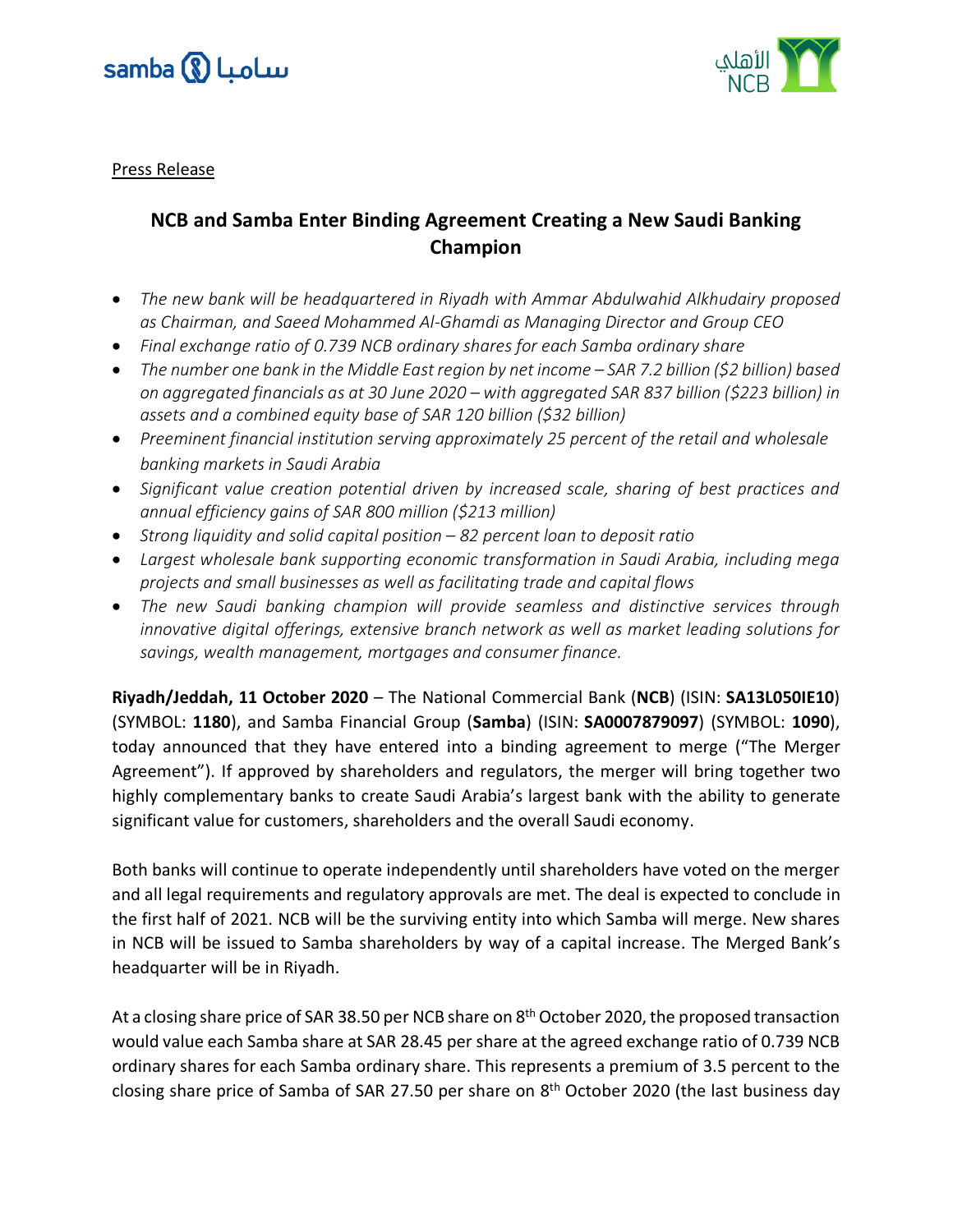



prior to this announcement). This also represents a 23.7 percent premium to the closing share price of Samba of SAR 23.00 per share on 24 June 2020 (the last business day prior to the signing of the Framework Agreement).

The merger will create a new Saudi banking champion with more than SAR 837 billion (\$223 billion) in assets (based on aggregated financials as at 30 June 2020), uniquely positioned to accelerate the transformation of Saudi Arabia's banking landscape and deliver progress towards Vision 2030. The new larger bank will support the Kingdom's landmark deals and mega projects with its strong capital base and lending capabilities. It will facilitate the Kingdom's increasing trade and capital flows in and out of global and regional markets and foster development of small and medium-sized enterprises through innovative digital propositions.

The merger will fuse NCB's position as the largest institutional lender in the Kingdom with Samba's leading transaction banking and corporate finance capabilities, extending more than 27 percent of corporate loans in the Saudi market (by corporate performing loans balances as at 30 June 2020, including overdrafts wherever such delineation was provided in publicly available financial statements).

The new Saudi banking champion will offer industry-leading returns and productivity, unlocked by scale and efficiency gains and an increased ability to invest in innovative solutions. The merger seeks to expand the Merged Bank's leading position, of serving over 25 percent of consumer households in Retail Banking, through its innovative digital channels and extensive branch network as well as market leading solutions for savings, wealth management, mortgages and consumer finance.

People development will be a priority for the new bank, as it aspires to groom future industry leaders through world-class training and development programs and offer rewarding career opportunities. The new entity will merge its talent pools and become a talent hub for the financial sector, with no involuntary job losses from either NCB or Samba teams.

#### **Leadership and Governance**

Subject to the receipt of relevant regulatory and shareholder approvals, the board of the combined bank will be increased from 9 to 11 members with the following composition:

- The current substantial shareholders of NCB and Samba, the Public Investment Fund (PIF), the General Organization for Social Insurance (GOSI) and the Public Pension Agency (PPA), will continue to have a number of directors representing them that is equal to their representation on the board of NCB as of the time of completion of the merger (at present the PIF has 4 representatives, PPA and GOSI each have 1 representative).
- 2 directors to be nominated by Samba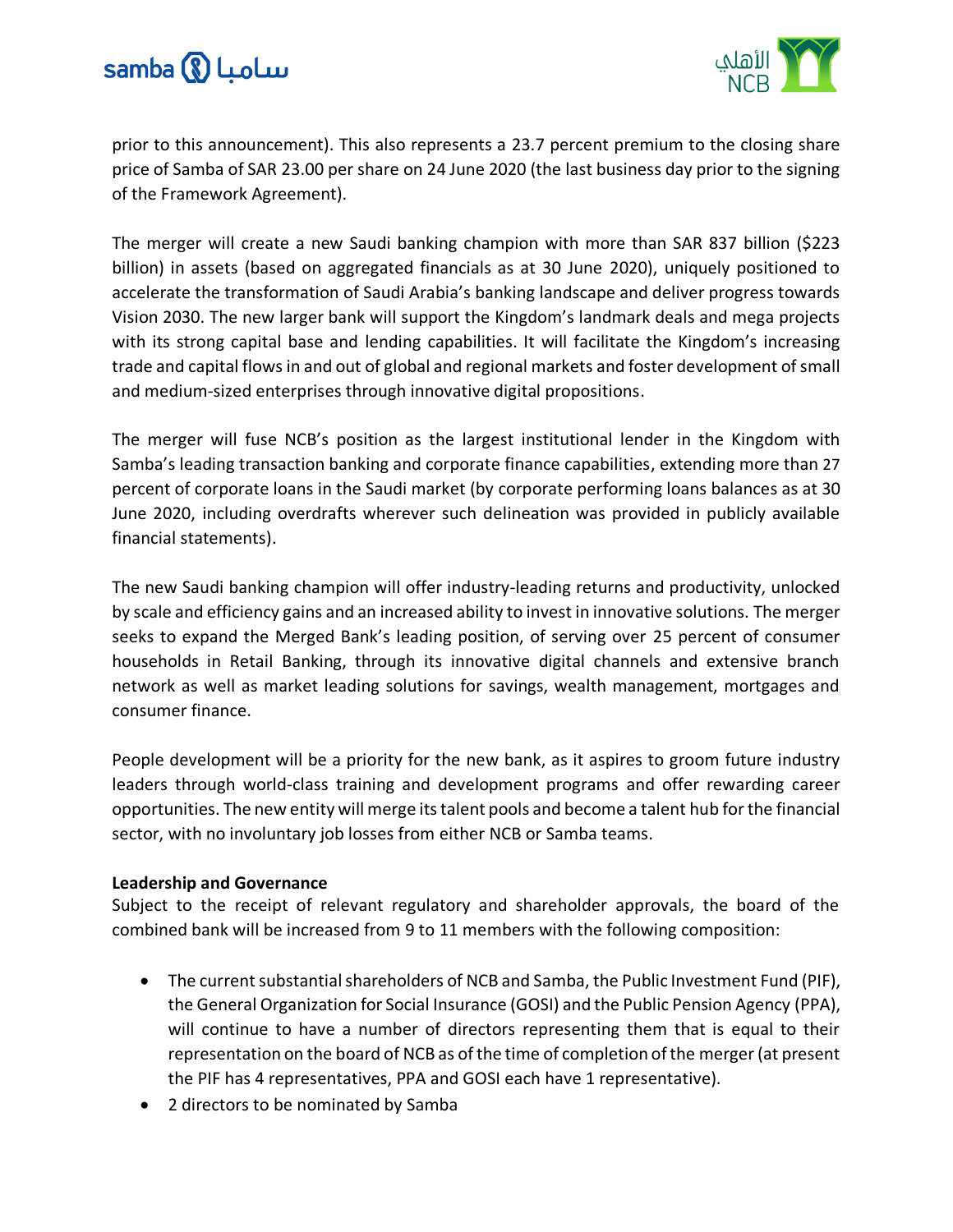# samba (8) LuoLw



- The remaining 3 directors will be from the current board of NCB (excluding the representatives of the substantial shareholders)
- Ammar Abdulwahid Alkhudairy will be proposed as the Chairman of the new bank, with Saeed Mohammed Al-Ghamdi as Managing Director and Group CEO, who will be nominated for appointment after the new Board of Directors is constituted once the banks have legally merged.

The new leadership will assume their new roles after the conclusion of the merger in the first half of 2021, subject to approval of the nominations by the new Board of Directors. Further announcements on the future structure and the direct reports to the CEO will be made in due course. The two banks have jointly appointed a branding consultant to review the branding of the future bank which will be revealed in due course.

There will be no immediate change for customers as a result of today's announcement. Both banks will remain independent and separate and both will continue to operate a business as usual service until the merger has completed.

**NCB Chairman, Saeed Mohammed Al-Ghamdi commented:** "Saudi Arabia is undergoing a historic transformation with Vision 2030. Such a transformation requires a robust financial services sector, especially highly capitalized, resilient banks that can fund economic development, as well as support Saudi Arabia's trade and capital flows with the region and the rest of the world. Our ambition is to create a national champion that can facilitate the transformation envisaged under Vision 2030 and create a pioneer for next-generation banking services that nurtures tomorrow's industry leaders."

**Ammar Abdulwahid Alkhudairy, Chairman of Samba said:** "Our merger with NCB will create a local leader and a regional powerhouse that can unlock considerable value for shareholders, provide exceptional banking services for the people of Saudi Arabia and help local entrepreneurs capitalize on opportunities for domestic and international business growth. This merger process marks the start of a new era for Saudi banking supporting the realization of many Vision 2030 goals. We are focused on making sure that the combined and larger bank comes together seamlessly to serve our customers, partners, investors and talent across both teams."

**-ENDS-**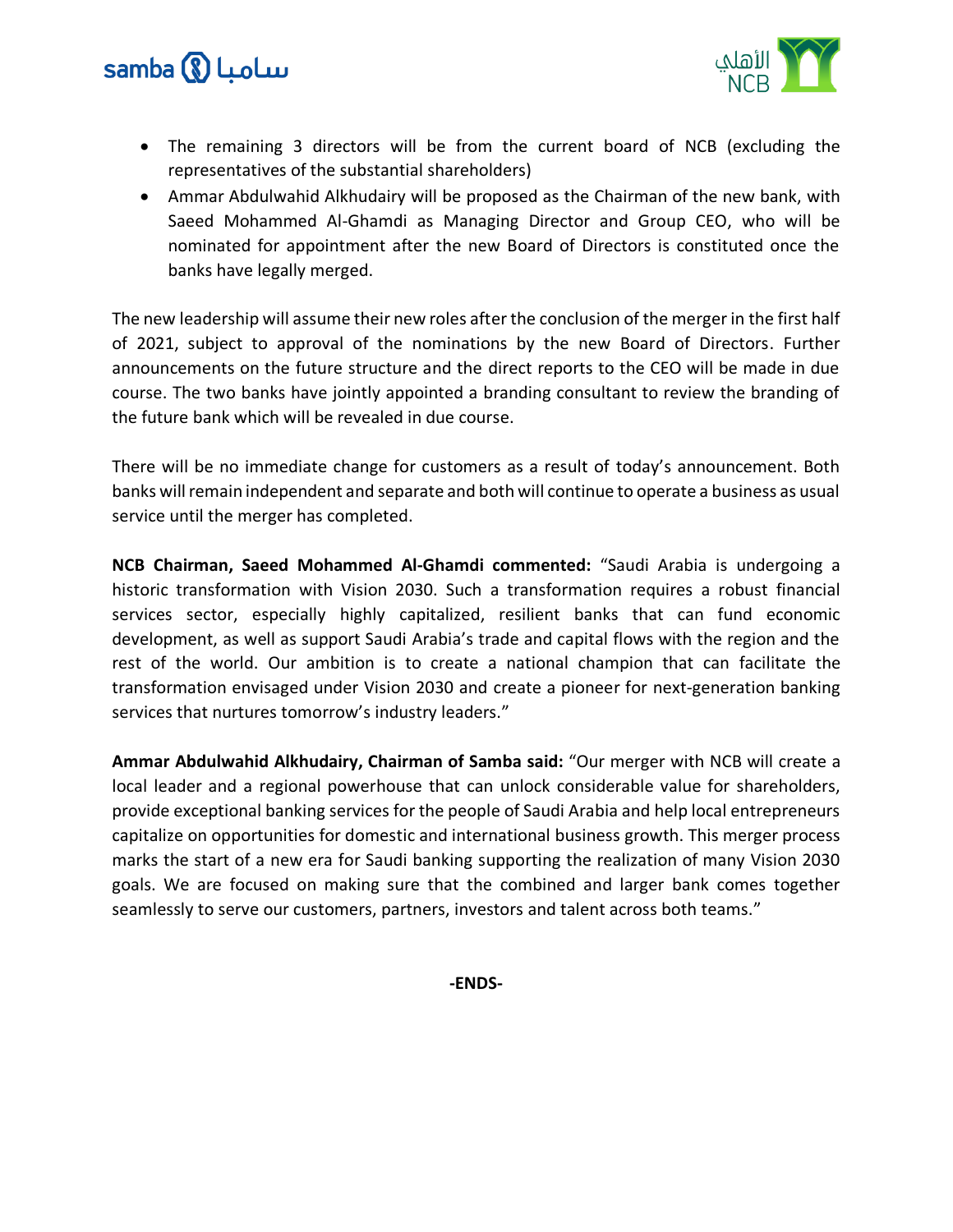



# **Transaction mechanism**

#### *Transaction mechanism*

Pursuant to the terms of the Merger Agreement, the merger will be implemented through the merger of Samba into NCB which will result in all of the assets and liabilities of Samba being transferred to NCB. Based on the Exchange Ratio of 0.739 and the closing price of SAR 38.50 per NCB share on 8th October 2020 (the last business day prior to this announcement), each Samba share is valued at SAR 28.45 and Samba's issued ordinary share capital at approximately SAR 55.7 billion.

This represents a premium of 3.5 percent to the closing share price of Samba of SAR 27.50 on 8th October 2020 (the last business day prior to this announcement). This also represents a 23.7 percent premium to the closing share price of Samba of SAR 23.00 on 24 June 2020 (the last business day prior to the signing of the Framework Agreement). The Exchange Ratio implies a price to tangible book value multiple as at 30 June 2020 of 1.20 times for Samba (based on the exchange ratio and the closing share price of NCB of SAR 38.50 on 8th October 2020, being the last business day prior to the date of this announcement).

On completion of the Merger, NCB's existing shareholders will own 67.4 percent and Samba's shareholders will own 32.6 percent of the Merged Bank.

# **Transaction rationale**

## *Strengthened competitive position*

The Merged Bank will become the largest bank in the Kingdom and a leading bank in the Middle East region, serving approximately 25 percent of the retail and wholesale banking market<sup>2</sup>. It would have SAR 837 billion (\$223 billion)<sup>1</sup> in assets, SAR 468 billion (U.S.\$ 125 billion)<sup>1</sup> in performing loans, around SAR 568 billion (U.S.\$ 151 billion)<sup>1</sup> in customer deposits, a half year operating income of around SAR 15 billion (U.S.\$ 4 billion)<sup>1</sup>, half year net income of around SAR 7.2 billion (U.S.\$ 2 billion)<sup>1</sup> and a combined equity base of SAR 120 billion (\$32 billion)<sup>1</sup>.

The scale of the new banking champion will help achieve industry leading returns and productivity levels as well as a universal and balanced banking platform across all business lines. Operating income<sup>1</sup> by business segment is: 41 percent retail banking, 25 percent corporate banking, 23 percent treasury, 5 percent capital markets and 6 percent from international operations.

*Highly complementary banks*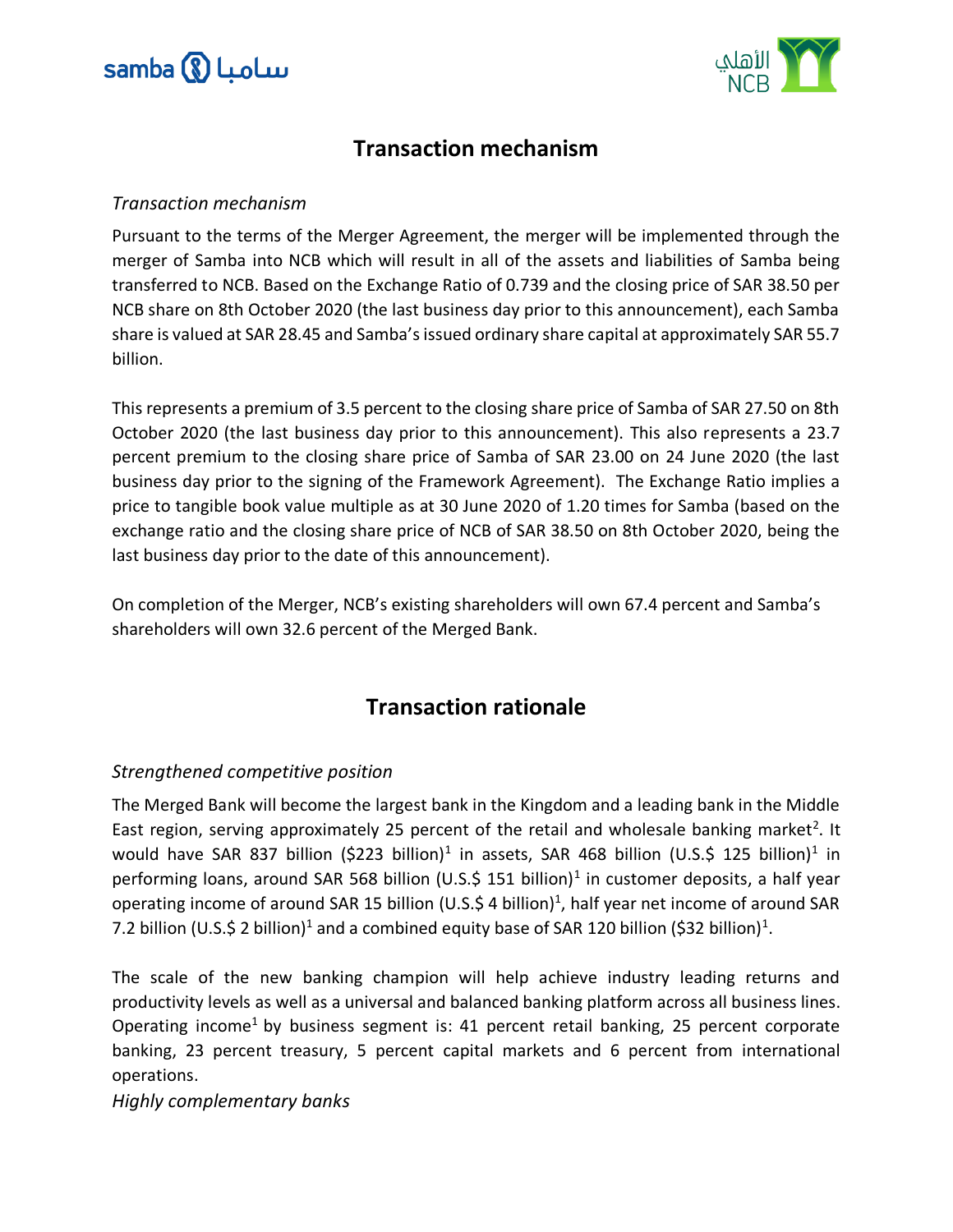



The Merged Bank will leverage NCB and Samba's retail banking franchises, serving 26 percent<sup>2</sup> of the market in retail performing loans and 29 percent<sup>1</sup> of the market in retail liabilities. The new Saudi banking champion aspires to deliver best-in-class digital solutions, drive homeownership through growth in residential finance, foster SME development and lending and promote financial literacy and a culture of saving.

On the corporate banking side, the combined bank will leverage NCB's position as the largest institutional lender and specialized financier in the Kingdom, in conjunction with Samba's leading transaction banking and structured finance capabilities to extend 27 percent<sup>3</sup> of corporate performing loans in the Saudi market. The ambition of the Merged Bank is to support top-tier Saudi corporates and institutions to deliver on the Kingdom's landmark deals and mega projects, whilst facilitating trade and capital flows between the Kingdom and regional and global markets.

Building on both banks' treasury and capital markets' capabilities, the Merged Bank will be managing SAR 316 billion (U.S.\$ 84 billion)<sup>1</sup> in treasury assets (equivalent to 36 percent in market share). The combined bank will own both NCB Capital Company and Samba Capital & Investment Management Company, who together would form the biggest asset manager, brokerage and investment bank in Saudi Arabia.

The Merged Bank will aim to leverage the cross-selling capabilities of both banks through an improved operating model and the optimization of investment portfolios.

## *Enhanced multi-channel distribution*

The Merged Bank would be able to offer its customers end-to-end digital products and services and deliver convenient solutions through the development of new digital propositions. It will immediately provide unparalleled accessibility across the Kingdom, with 501 branches, 4,136 ATM machines and 126,831 point of sale devices (POS).<sup>4</sup>

## *Digitalization*

From a current position of strength, both banks have increasing digital penetration and digital financial transactions. In addition, in 2019, NCB was awarded best mobile banking application in the Kingdom and Samba was awarded best online cash management and treasury platform.

The new Saudi banking champion plans to double down on digital and data analytics and continuing to enhance its artificial intelligence tools. It will aim at digitalizing all products and services end-to-end and introduce cutting-edge technologies to its customers. It plans to invest in innovation through new ventures and partnerships as well as data and analytics to create unparalleled and personalized customer experiences.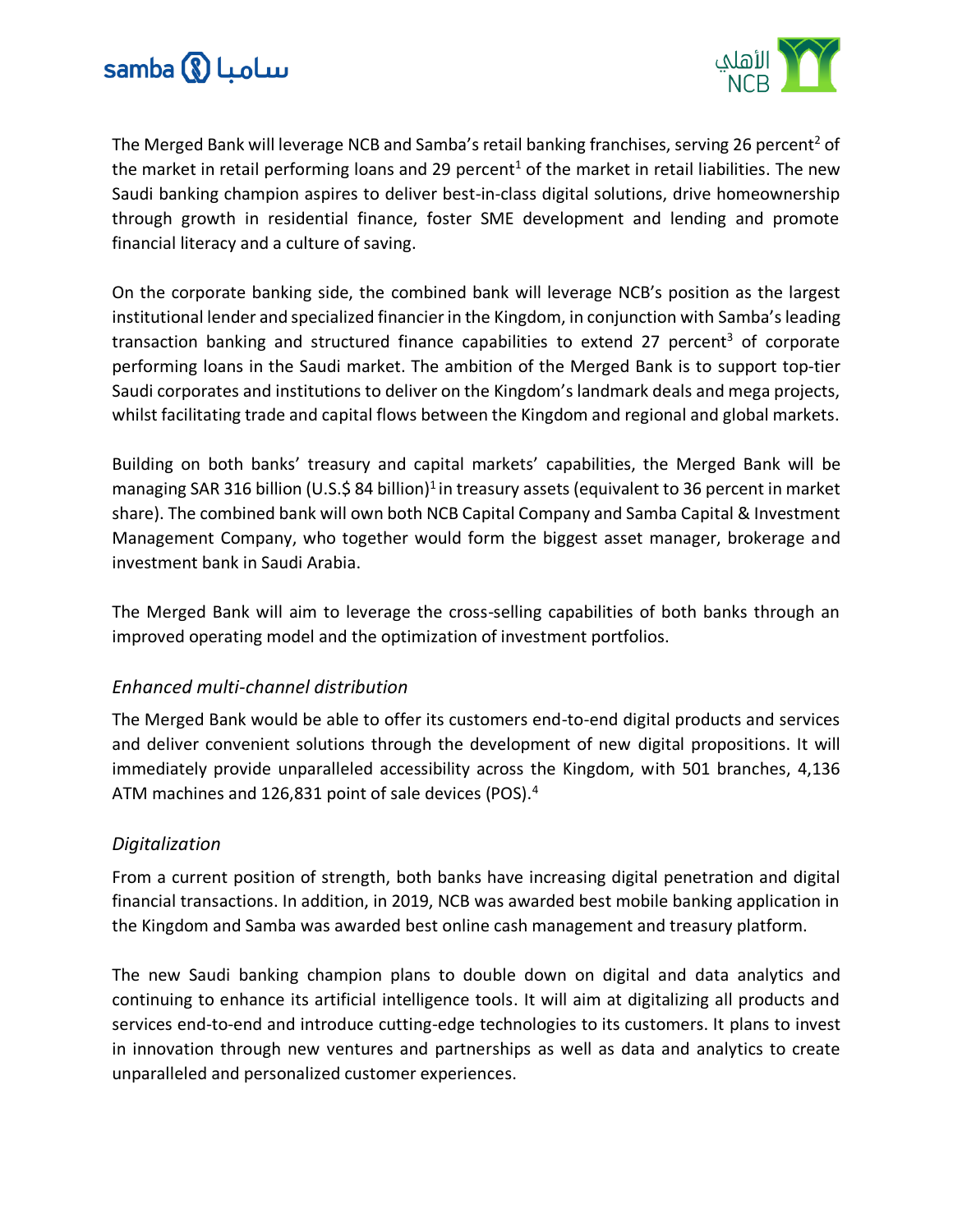



## *Enhanced liquidity and solid capital position to pursue growth*

The new banking champion's strong foundation will allow it to pursue growth opportunities in local and global markets. It will benefit from a robust and diversified funding structure, as well as an enhanced liquidity profile with 82 percent<sup>1</sup> loan to deposit ratio (LDR). This is complemented with a solid and robust capital position.

## *Catalyzing delivery of Vision 2030*

The new Saudi banking champion will play a vital role in unlocking opportunities presented by Vision 2030's transformational agenda. Its scale and strong funding and capital base will allow it to tap into key growth areas and invest in rapidly developing sectors and projects in the Kingdom. The Merged Bank will support the SME sector, promote growth in housing stock and residential financing, and facilitate the development of Saudi Arabia's capital market as well as the continued digitalization of the economy.

## *Synergies and shareholder value*

The Merger is expected to unlock approximately SAR 800 million (U.S.\$ 213 million) in annual fully phased-in cost synergies after integration is completed, representing 9 percent<sup>5</sup> of the combined cost base, with significant value creation potential, driven by increased scale, sharing of best practices and annual efficiency gains. There is also potential for revenue synergies between the two banks. One-time cash integration costs are expected to be approximately SAR 1.1 billion (U.S.\$ 293 million).

As a result of these synergies, the Merger is expected to be accretive to earnings per share for NCB and Samba shareholders, based on the annualized H1 2020 results for NCB and Samba (including fully phased in synergies and excluding one-time integration costs).

## *International network*

The Merged Bank will have an expanded international network, enabling it to facilitate international trade and capital flows, as well as being better placed to pursue strategic expansion opportunities to better connect with global markets.

<sup>1</sup> Based on aggregated financials as at 30 June 2020.

<sup>2</sup> Based on retail performing loans balances as at 30 June 2020.

<sup>&</sup>lt;sup>3</sup> By corporate performing loans balances as at 30 June 2020, includes overdrafts wherever such delineation was provided in publicly available financial statements.

<sup>4</sup> Based on aggregated numbers as included in SAMA's August 2020 Bulletin.

<sup>&</sup>lt;sup>5</sup> Based on 2019 aggregated operating expenses before impairment.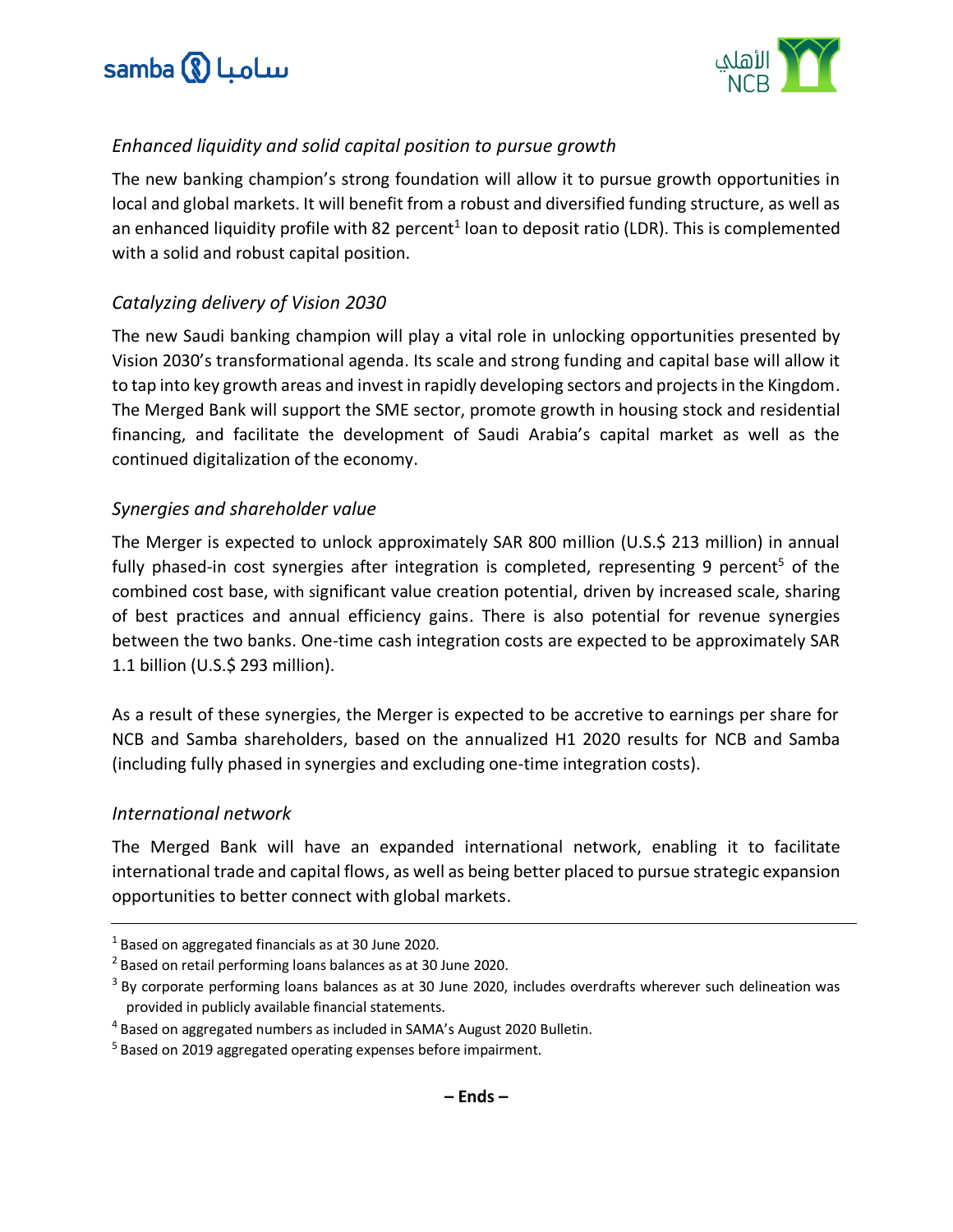



#### **Disclaimer**

The aggregated financial information included in this announcement will not match the pro forma financial information included in the offer document or the shareholders' circular prepared in connection with the Merger; these differences will arise as a result of various factors and adjustments, including for goodwill and other accounting matters.

For more information about the proposed merger between NCB and Samba, please visit NCBSambaStronger.com

#### **About NCB**

The National Commercial Bank (NCB) is the Saudi Arabia's largest financial institution. Since its foundation in 1953, people have considered NCB a trusted partner in their professional and personal lives, and a symbol of innovation and leadership.

NCB's growth and development over 66 years has mirrored the Kingdom's progress towards modernity and continuous improvement. Today, NCB has a unique bond of trust with its more than 7.4 million customers, meeting their needs through outstanding products, services, and innovative solutions as well as harnessing technology to enhance their experience.

NCB defined its vision to be the "Premier Financial Services Group in the Region", and to achieve this, NCB defined its strategic aspirations as: to be Number One in Revenues and Profit; Best Digital Bank; Best in Customer Service, Employer of Choice". The Bank's success in pursuing these aspirations was reflected in its seven consecutive years of outstanding financial results, the recent of which was 2019, where NCB's Net Income increased by 19 percent to reach SR 11,401 million.

#### **About Samba**

Samba Financial Group (Samba) is a Saudi institution forging the way ahead in banking and financial services by pioneering new products and cutting-edge solutions. For more than 40 years, Samba provided its clients with a comprehensive suite of products and services ranging from retail, corporate, institutional, private and investment banking.

Samba's vision is to use technology to drive efficiency, customer service quality, accuracy, and shareholder value. As a leader in the Saudi banking and financial sector, Samba plays a key role in supporting the needs of institutions and leading corporate entities in Saudi Arabia, while also servicing clients through a growing international footprint. At the heart of this enviable status is Samba's steadfast commitment to constantly look ahead at opportunities to continuously provide superior banking and investment services, greater value and a faster service to customers while also making Samba a great place to work and learn.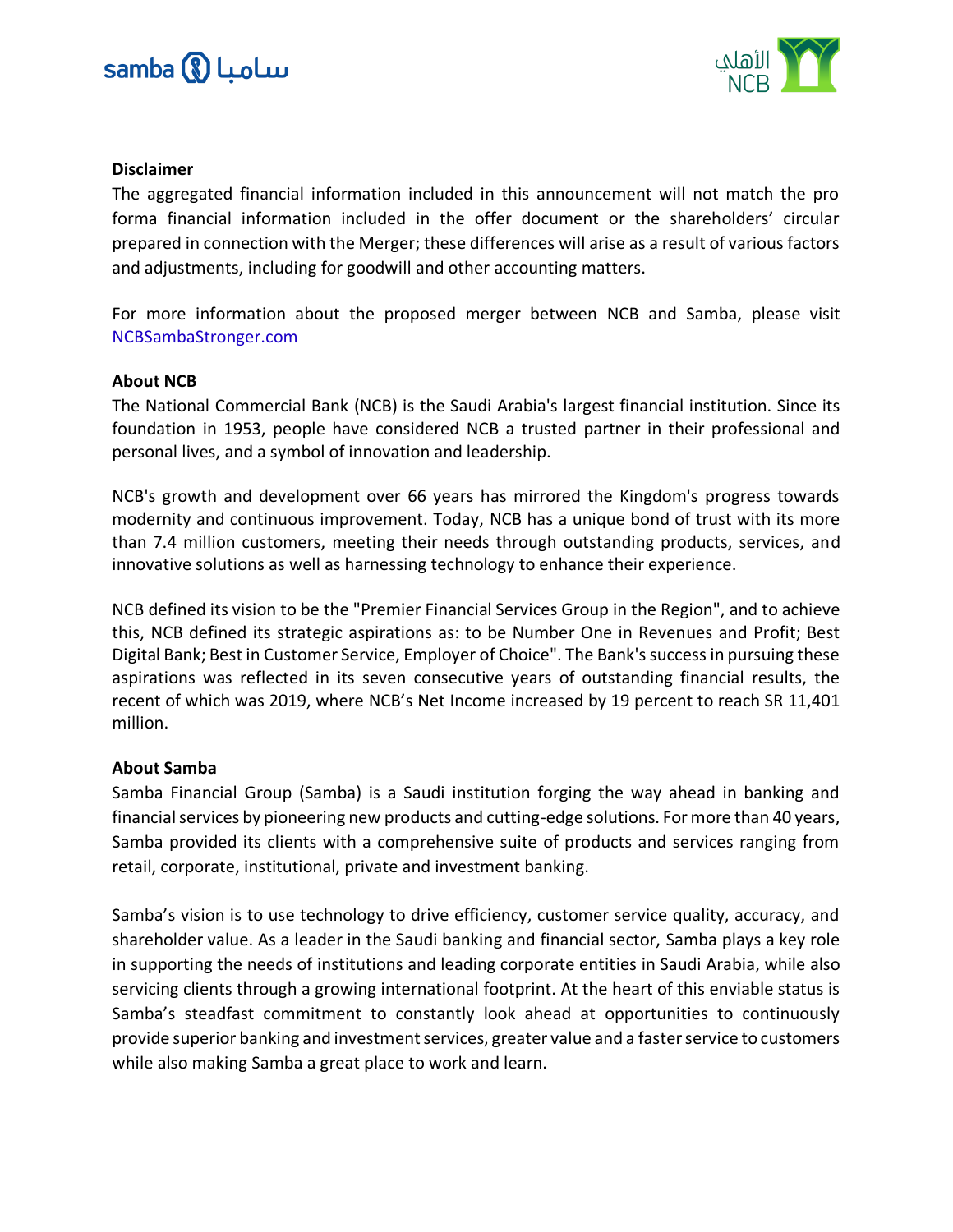



#### **For any media enquiries regarding NCB:**

**Finsbury** Name: Nabih Tarabay Mobile: +971 50 151 9595 Email: [NCBEnquiries-ME@finsbury.com](mailto:NCBEnquiries-ME@finsbury.com)

#### **For any media enquiries regarding Samba:**

**Finsbury** Name: Samar Al Sayyed Mobile: +966 50 784 4466 Email: [SambaEnquiries-ME@finsbury.com](mailto:SambaEnquiries-ME@finsbury.com)

#### **Forward looking statements:**

*This announcement, including information incorporated by reference in this announcement, made regarding the Merger, and other information published by NCB and Samba contain statements which are, or may be deemed to be, "forward-looking statements". All statements, other than statements of historical fact are, or may be deemed to be, forward-looking statements. Forward-looking statements are prospective in nature and are not based on historical facts, but rather on assumptions, expectations, valuations, targets, estimates, forecasts and projections of NCB and Samba about future events, and are therefore subject to risks and uncertainties which could cause actual results, performance or events to differ materially from those expressed or implied by the forward-looking statements.*

*The forward-looking statements contained in this announcement include statements relating to the expected effects of the Merger on NCB, Samba, the Merged Bank, the expected timing and scope of the Merger and other statements other than historical facts.*

*Often, but not always, forward-looking statements can be identified by the use of forward-looking words such as "plans", "expects", "budget", "targets", "aims", "scheduled", "estimates", "forecast", "intends", "anticipates", "seeks", "prospects", "potential", "possible", "assume" or "believes", or variations of such words and phrases or statements that certain actions, events or results "may", "could", "should", "would", "might" or "will" be taken, occur or be achieved. Although NCB and Samba believe that the expectations reflected in such forward-looking statements are reasonable, NCB and Samba can give no assurance that such expectations will prove to be correct. By their nature, forward-looking statements involve risks (known and unknown) and uncertainties (and other factors that are in many cases beyond the control of NCB and/or Samba) because they relate to events and depend on circumstances that may or may not occur in the future.*